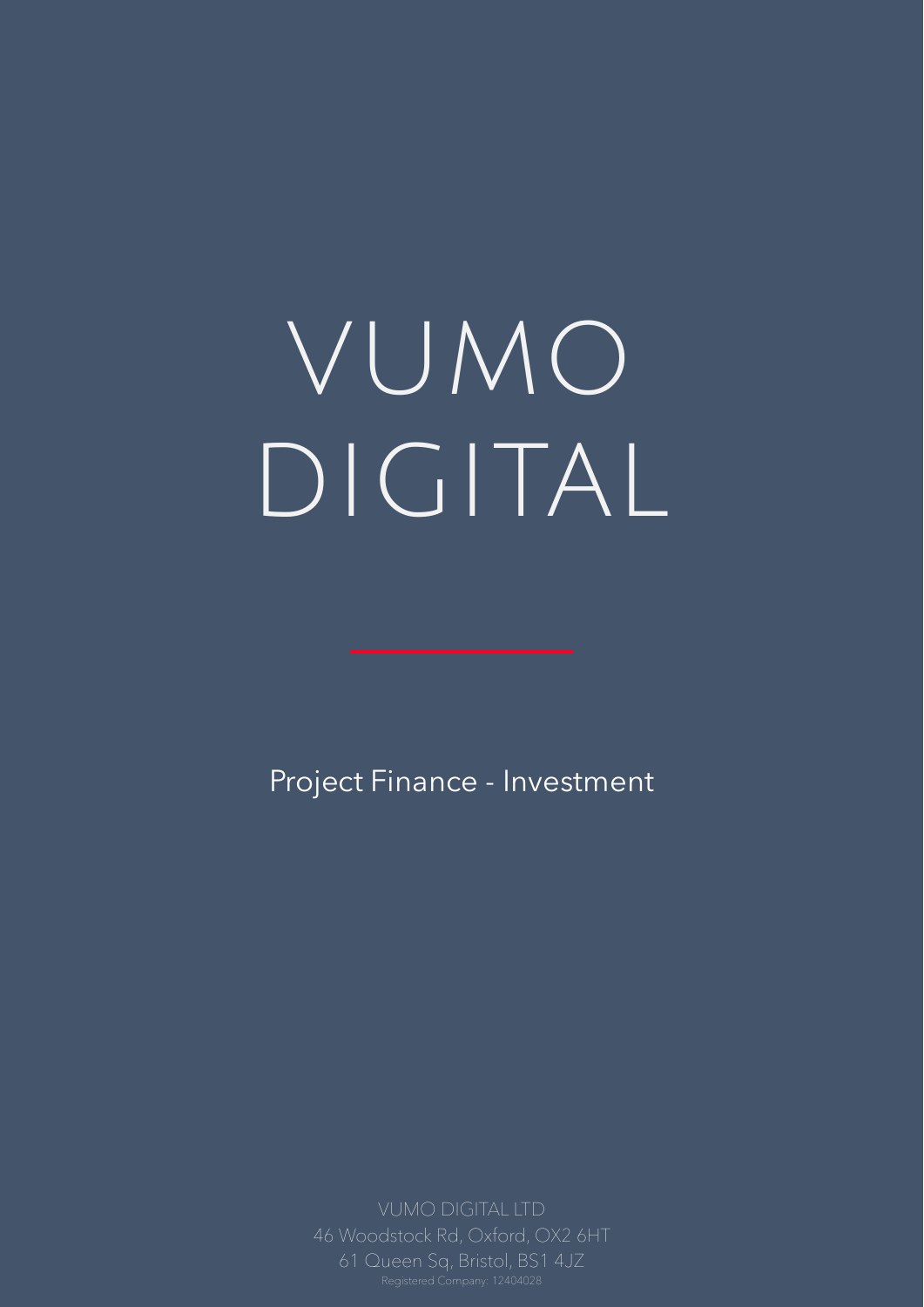# "We undertake digital

projects for no up-front



### Instead, we invest our skills and technical know-how to design, build and maintain digital platforms that are the best fit for your business.

In short, we help you create an enormous (and exceptionally

delicious) pie, and all we ask in return is for a slice.



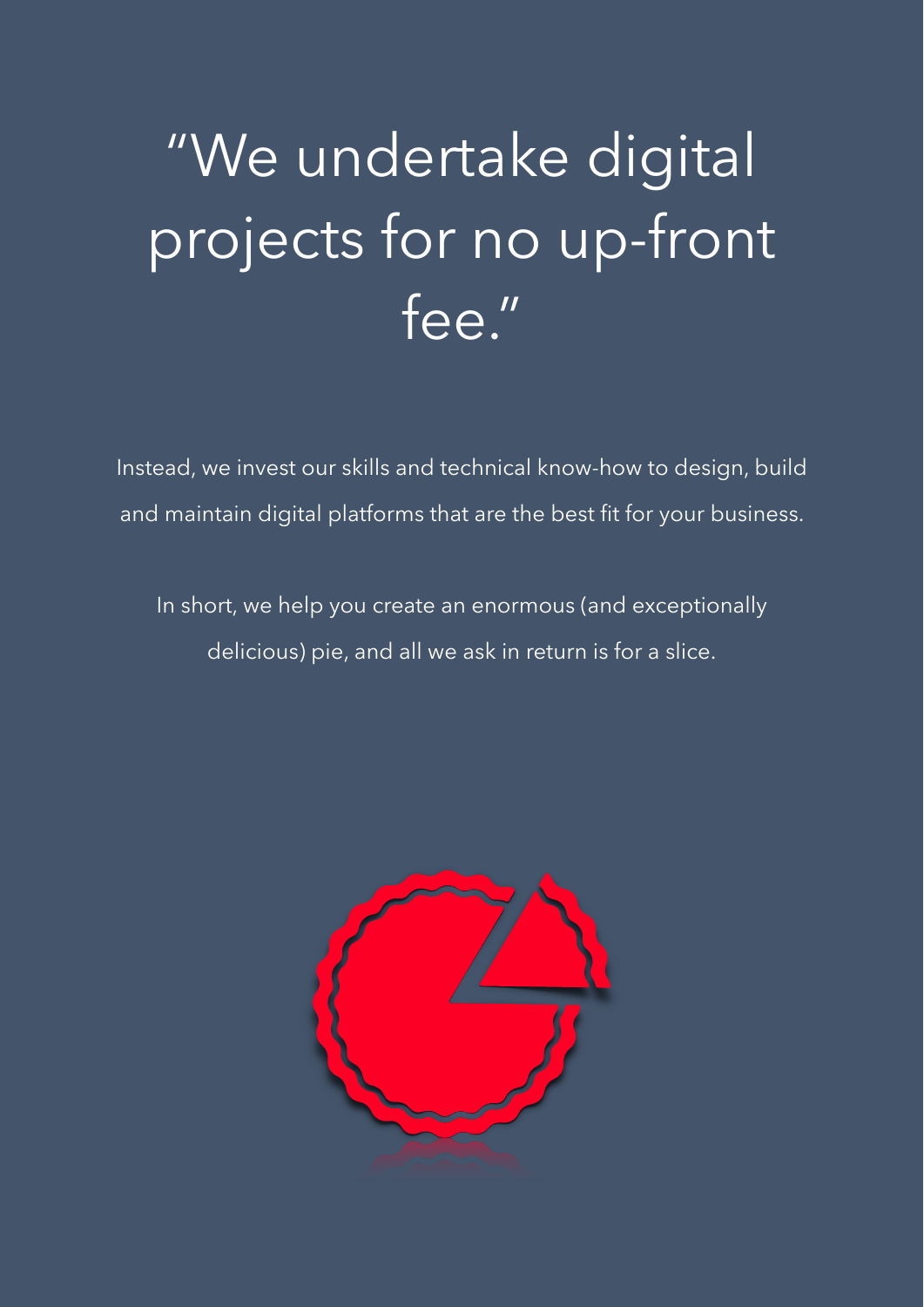## What we do is different to most digital agencies.



**2026** 

We work with businesses and organisations who want to develop their

existing offering and utilise digital technologies to grow. Whereas most

agencies ask for a set-fee upfront for a specific project, we look at the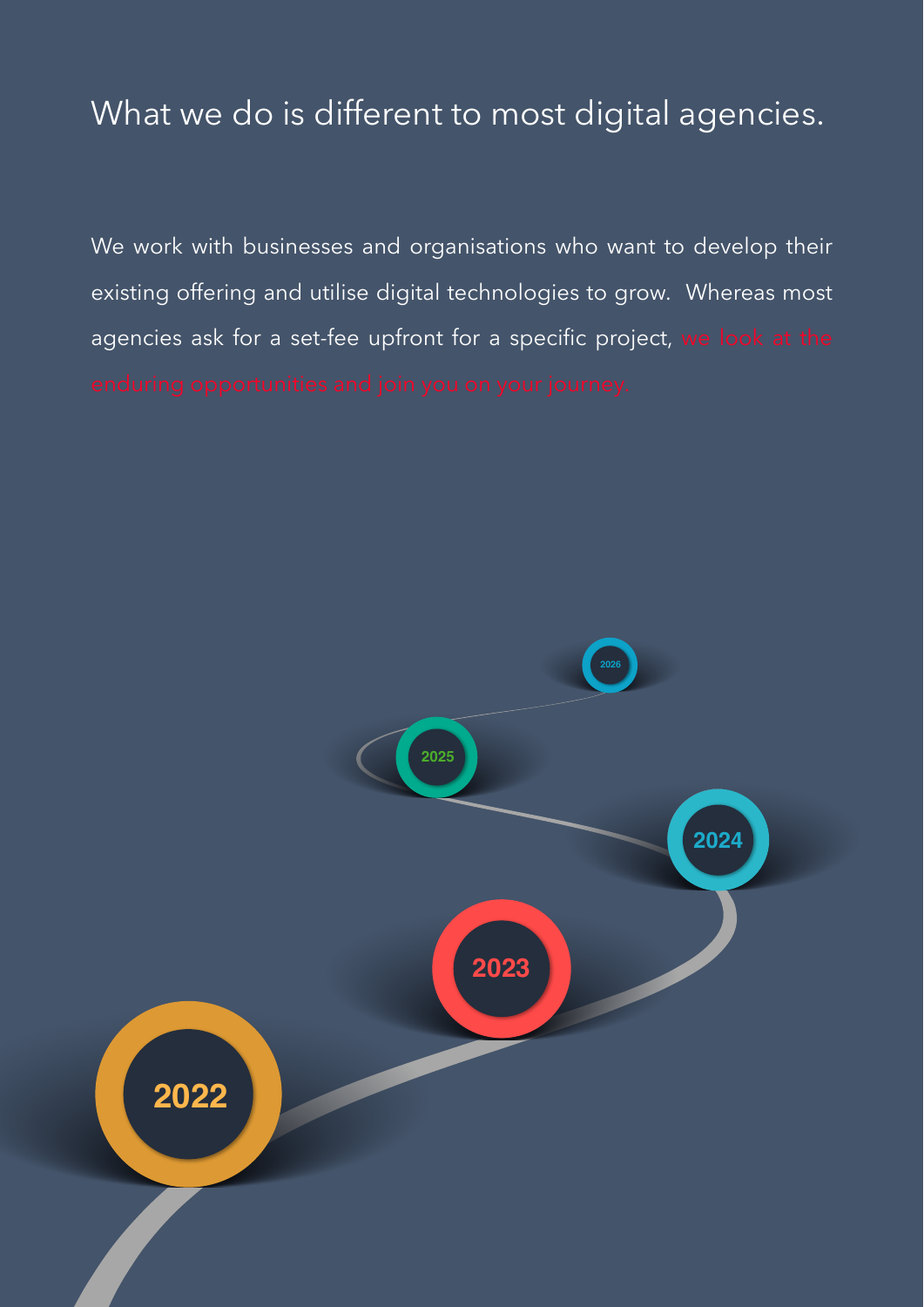#### Who we work with

Not every business is the right fit, and we need to be frank about that. Investing in a company requires both groups to identify what the future looks like, and ensuring that the right foundations are in place to deliver







It's not about creating a 'flash in the pan', but about taking a considered, long-term approach that identifies the most viable opportunities and

balances risk.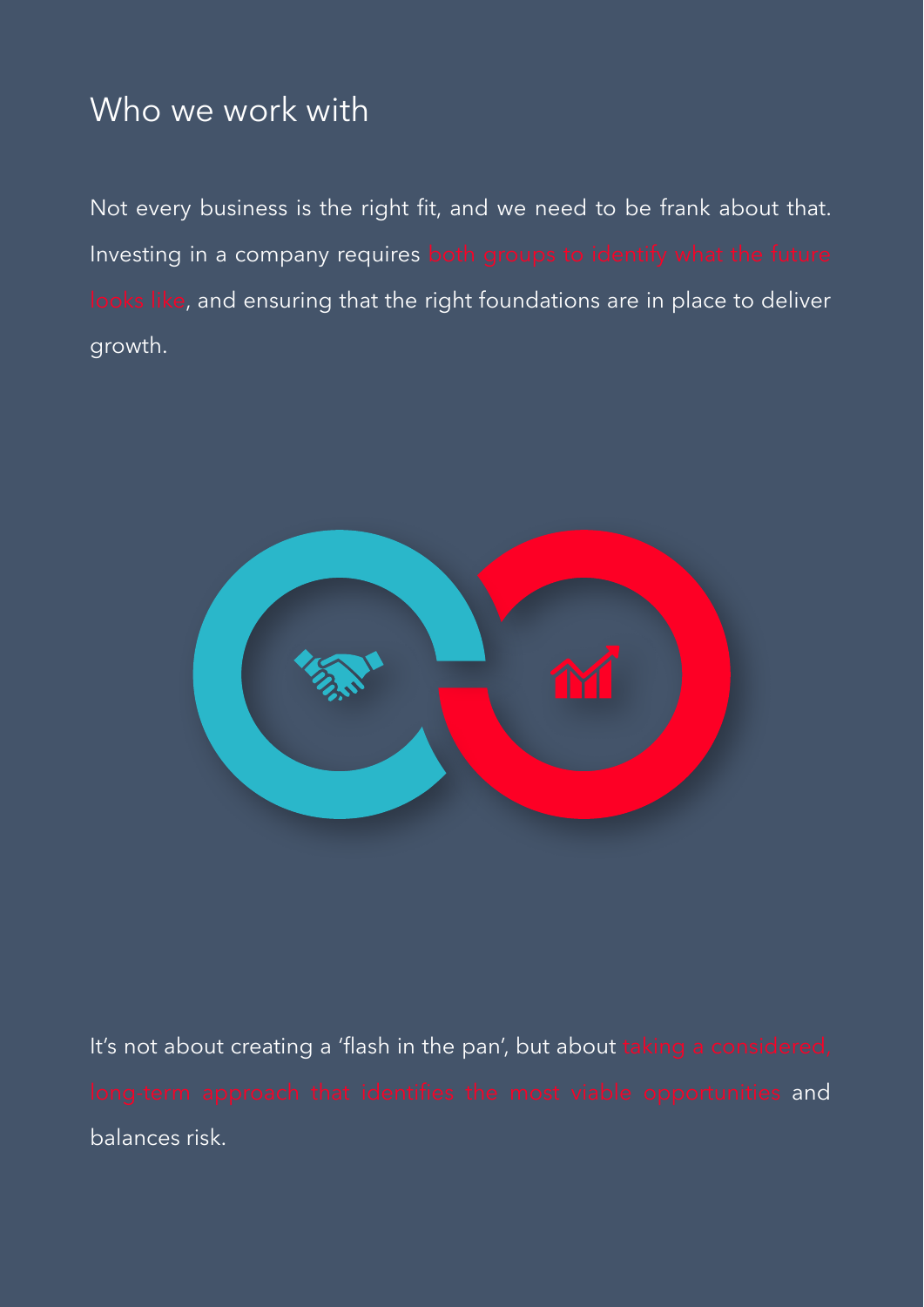#### How we work

It all begins with a conversation to identify your current position and understand your ambitions. We want to hear about your ideas for the future and where you want to be in the next 3, 5 and 10 years.

Once we have a clear understanding of your commercial strategy, we identify the digital architecture and systems that will help you on your journey.

Whether your aspirations are to strengthen your domestic presence, expand into new territories, become a market leader in your industry, or even plan for an eventual exit, we can help support you to realise your goals.



It may be a cross-continent e-commerce platform, a high converting digital marketing strategy or developing automated systems that bring new efficiencies to your business. But before any solutions are presented, it is important our work underpins your ambitions and isn't just another project with a poor shelf life….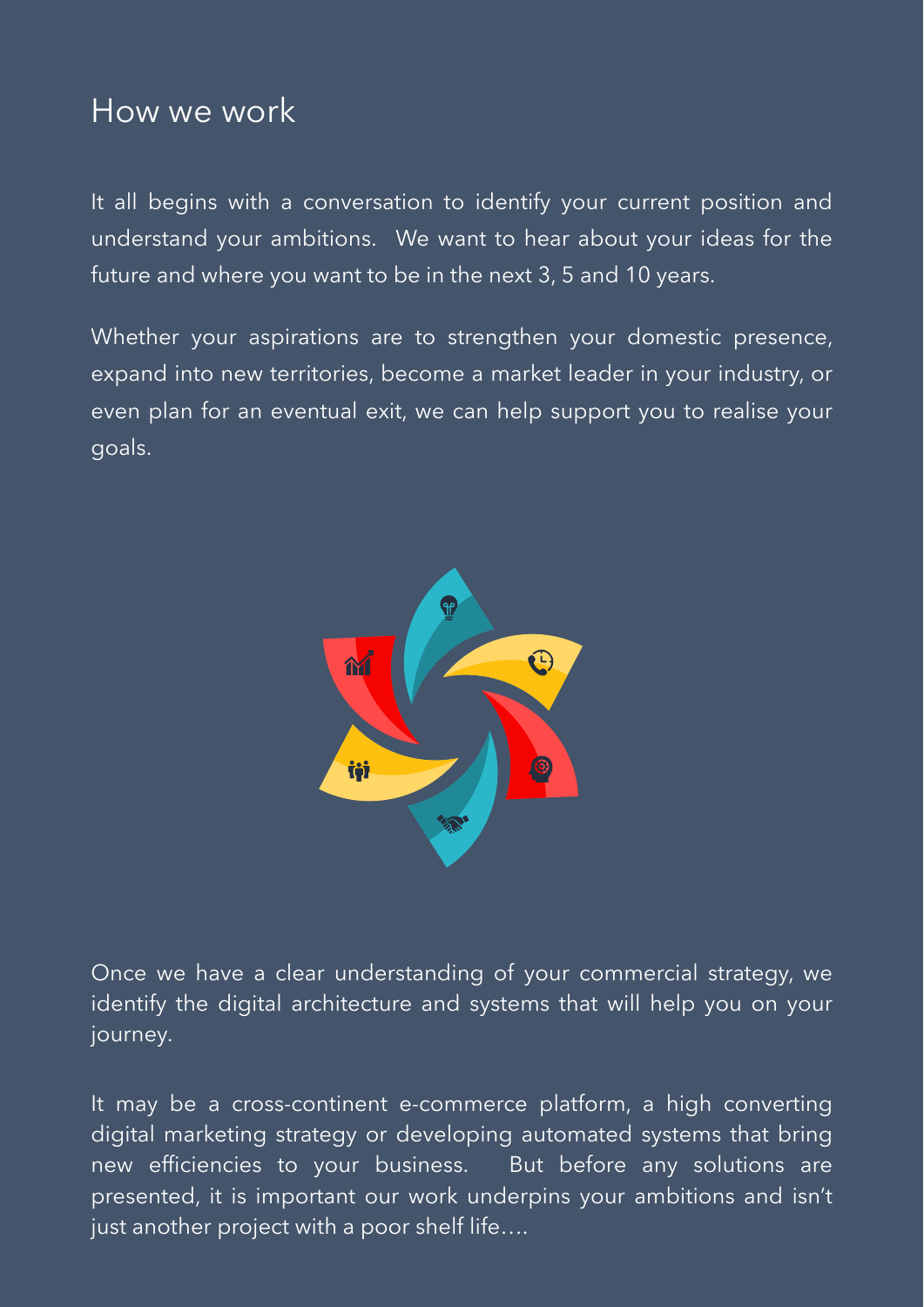In addition to financial projections, we will also present an investment proposal. Typically this includes details regarding an equity position, or a profit share determined over a fixed period of time.

By investing in your digital strategy, we are taking a long-term approach, and therefore have a vested interest in ensuring the commercial success of a project.

#### Investment Returns

At the point of presenting solutions, we also discuss financials. We take projected rates of return, together with an indicative profit/loss calculation for the lifetime of the project, to give a clear picture of the benefits and associated risks. It is important that we quantify our proposals and ensure that they are aligned to your own forecasts.